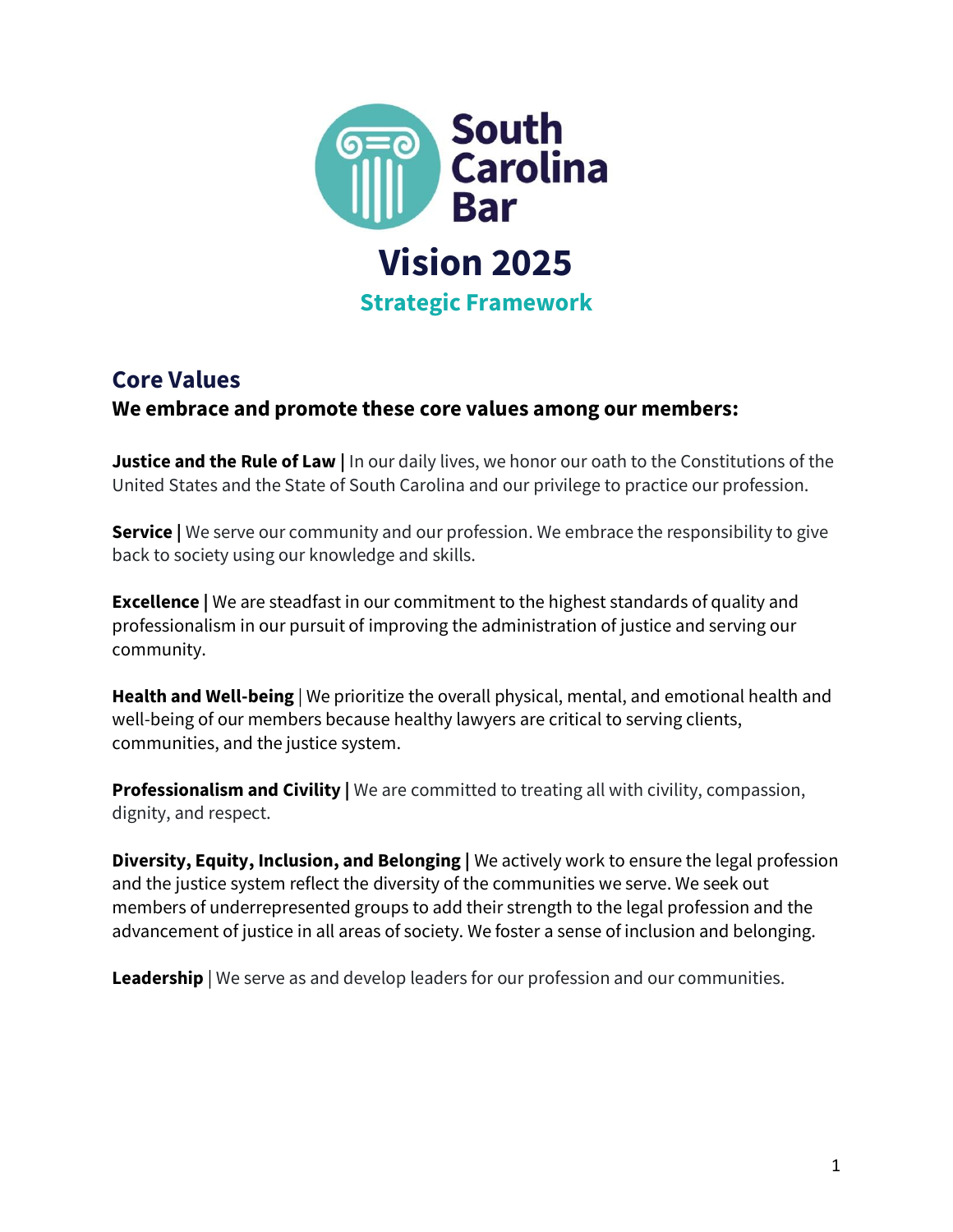# **Mission – Vision**

**The South Carolina Bar serves its members through collaboration, the sharing of information, and by providing quality education to improve South Carolina's legal profession and the administration of justice.** 

## **Goals**

**We live our mission and values of service to our members and the pubic by focusing on the following goals:**

### **Goal One**

Enhancing member value by fostering professional excellence and public service.

### **Strategic Areas**

- A. Deepen and broaden member engagement with the South Carolina Bar, investing in opportunities that create community across practice area, practice-setting, and location.
- B. Enhance our members' substantive knowledge and technological competence in service to their clients.
	- 1. Keep our members current on substantive changes in the law and issues affecting the practice.
	- 2. Provide accessible, affordable, wide-ranging educational experiences.
- C. Advance the highest ethical standards among our members.
	- 1. Promote the highest ethical standards to maintain a self-regulated profession.
	- 2. Educate our members about their ethical obligations to provide legal services to those of limited means.
	- 3. Monitor the changing legal landscape and propose appropriate changes to ethical rules and obligations.
	- 4. Promote a practice culture that values civility and professionalism.
- D. Cultivate awareness and support among our members on access to justice issues.
	- 1. Assist in removing barriers to the delivery of civil legal services to those who cannot afford them by removing barriers.
	- 2. Support our members in contributing time and resources to serving clients of limited means.
	- 3. Increase the availability of legal information and guidance on accessing lawyers and legal services.
- E. Collaborate with judicial partners on issues of importance to the legal profession, diversity, equity and inclusion, and the administration of justice.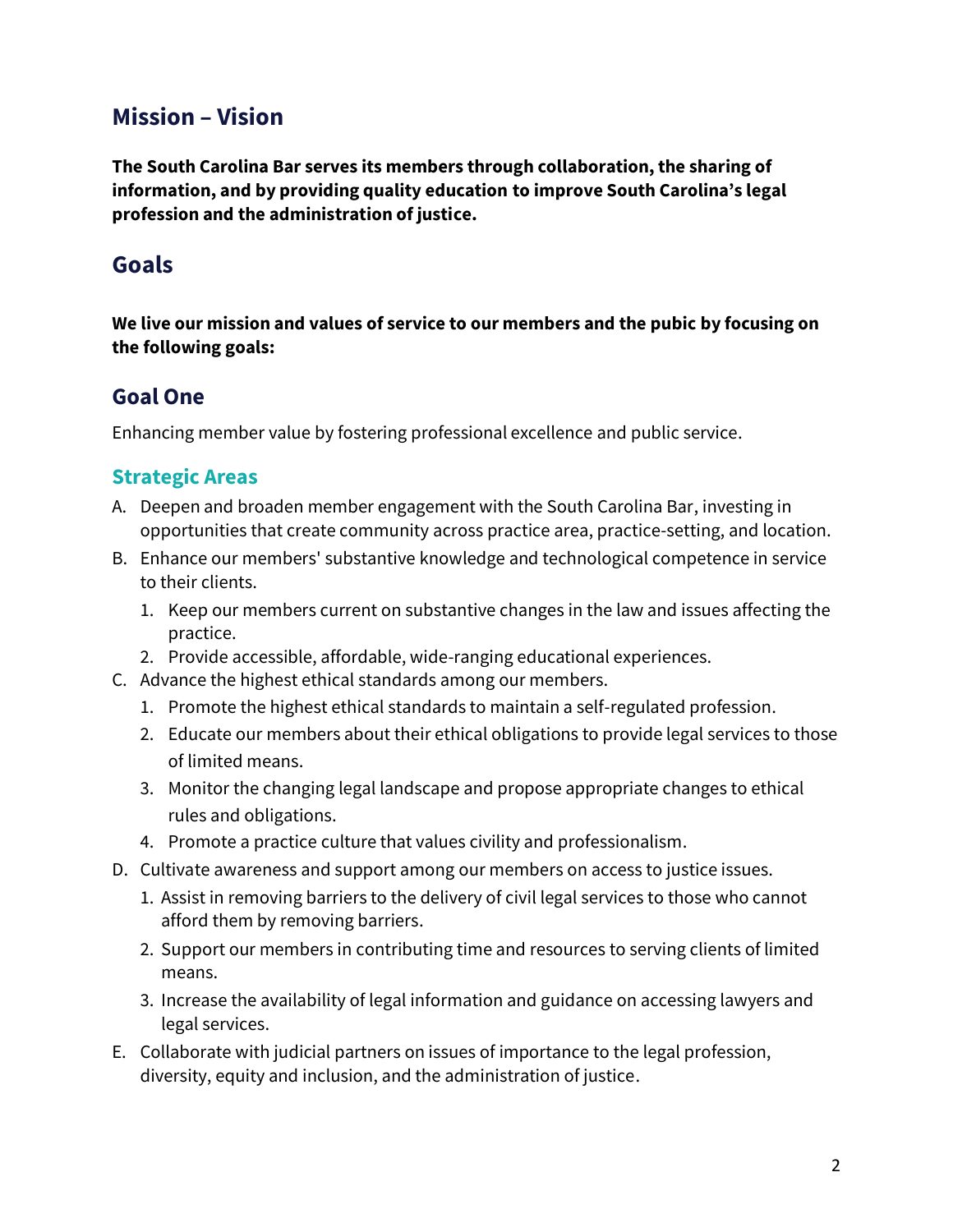## **Goal Two**

Supporting our members' health and well-being to assure that they are equipped to provide effective representation to their clients, avoid burnout, and enjoy the practice of law.

#### **Strategic Areas**

- A. Provide programming and access to services and resources that support our members' physical and mental health and well-being.
	- 1. Increase awareness and use of Lawyers Helping Lawyers and related services to engage and serve all our members.
	- 2. Increase outreach to diverse members.
- B. Foster a professional culture that prioritizes wellness.
- C. Nurture career exploration, development, and transition to facilitate professional satisfaction.
	- 1. Offer opportunities for our members to develop leadership skills.
	- 2. Equip our members to navigate the demands of modern legal practice effectively.
	- 3. Support our members as they explore career changes and transition to retirement.

## **Goal Three**

Strengthen the South Carolina Bar and judicial system by actively promoting diversity, equity inclusion and accessibility within all areas of the South Carolina Bar, the legal profession, and the judicial system in South Carolina.

#### **Strategic Areas**

- A. Encourage diversity, equity, inclusion and accessibility within the South Carolina Bar leadership and staff.
- B. Promote diversity, equity, inclusion, and accessibility within the judiciary by offering education and encouragement of candidates with diverse backgrounds.
- C. Educate our members about diversity, equity, inclusion, and accessibility issues related to legal practice.
	- 1. Strengthen our members' understanding of the importance of diversity, equity, inclusion, and accessibility to the profession and the administration of justice.
	- 2. Connect our members with diversity, equity, inclusion and accessibility educational and training programs and events.
- D. Ensure South Carolina Bar governance, programming, administration, and communications practices are diverse, equitable, inclusive, and accessible.
- E. Collaborate with middle schools, high schools, undergraduate institutions, law schools and other entities with shared missions of advancing diversity, inclusion, equity, and accessibility within the profession.
- F. Periodically compile, evaluate, and publish the data regarding diversity, equity, inclusion and accessibility within the South Carolina Bar and the South Carolina judiciary.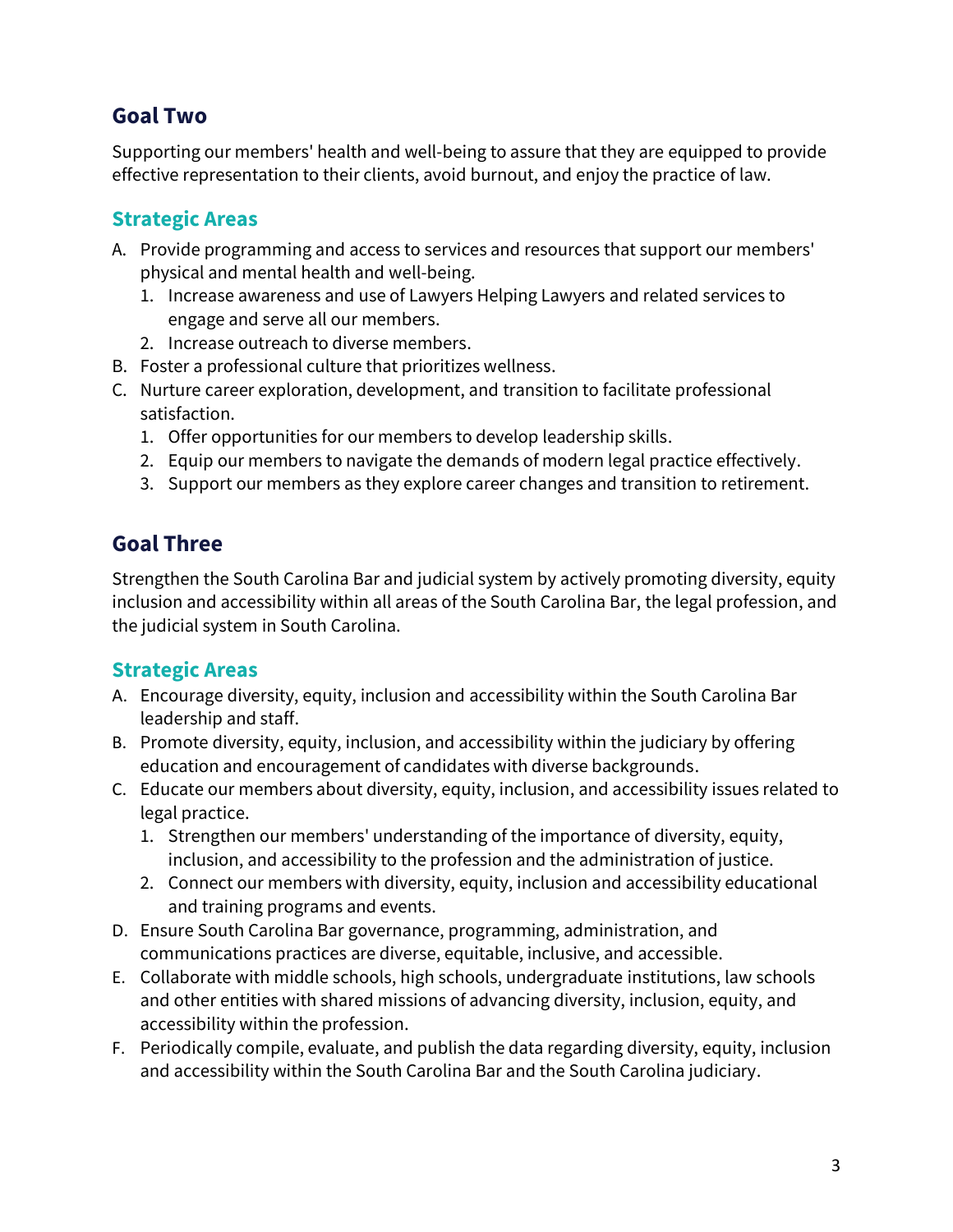## **Goal Four**

Promoting public understanding about the law, the legal profession, and the importance of the organized Bar.

### **Strategic Areas**

- A. Participate in law-related public and community opportunities to raise public awareness of the importance of the rule of law, independence of the judiciary, and legal services to deepen respect for democratic principles and trust in the justice system.
	- 1. Promote the integrity of a self-regulated profession.
	- 2. Further public recognition of members' contributions to their communities and the legal profession.
	- 3. Encourage lawyer representation on boards, commissions, and other community organizations.

# **Goal Five**

Sustaining our vision by aligning the South Carolina Bar's resources, communications, staffing, and governance.

### **Strategic Areas**

- A. Align staff, volunteer, and financial resources commensurate with Board of Directorsestablished priorities.
- B. Communicate effectively with members to create greater understanding of the South Carolina Bar.
	- 1. Build awareness of the South Carolina Bar's core functions and services, assuring that our members view the South Carolina Bar as a resource and source of support.
	- 2. Maximize consistency in messaging across communications platforms.
	- 3. Collaborate with local bar and specialty bar organizations to augment the exchange of information.
- C. Promote an innovative and member service-focused staff culture.
	- 1. Adopt processes to ensure productivity and optimal communications with our members and leadership.
	- 2. Adapt to a post-pandemic environment by developing flexible policies that serve the needs of our members and staff.
- D. Maximize the use of and leverage the value of the South Carolina Bar building and conference center as accessible, safe, and comfortable spaces for staff to work and for our members to gather.
- E. Sustain a strong fiscal position and effective use of resources.
	- 1. Engage in financial forecasting to anticipate the South Carolina Bar's short- and longterm financial needs, including investing and maintaining sufficient reserves.
- F. Adopt and retain best practices in board governance to build our Board's capacity and focus.
	- 1. Provide continuous board development and educational opportunities.